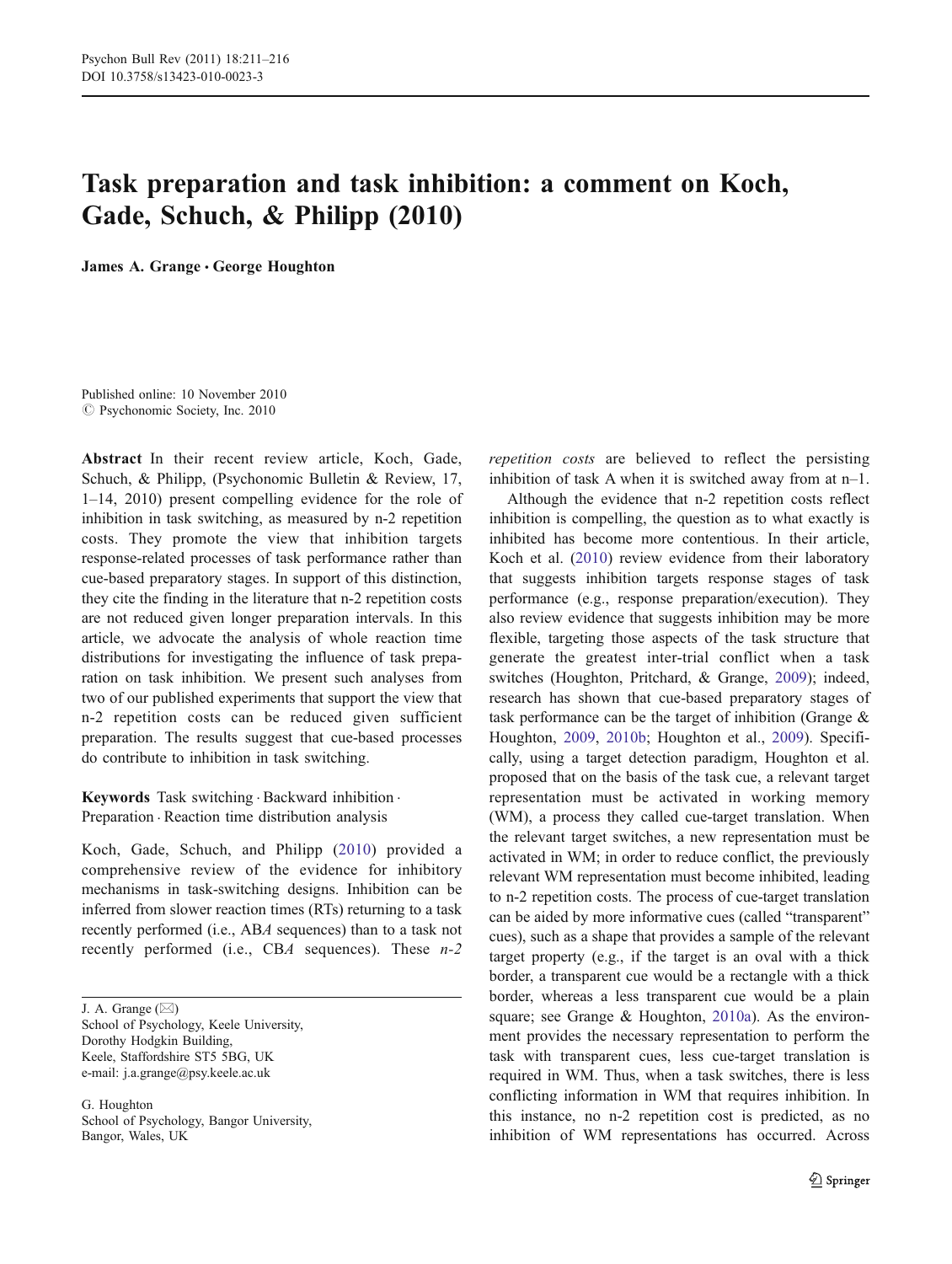several studies, reduced n-2 repetition costs with relatively transparent cues compared to relatively less transparent cues have been reported (Grange & Houghton, [2009,](#page-5-0) [2010b;](#page-5-0) Houghton et al., [2009\)](#page-5-0).

## Inhibition and preparation in task-switching

In their review, Koch et al. ([2010,](#page-5-0) p. 9) highlight that the account of cue-based stages of task performance being the target of inhibition is inconsistent with the reported finding that n-2 repetition costs are not reduced with greater preparation intervals, as measured by the time between the onset of the task cue and the onset of the task stimulus (cue-stimulus interval, CSI). Koch et al. are correct in their assertion that the hypothesis of Houghton and colleagues would predict such a reduction: given more preparation time, participants should be able to engage in any cue-target translation processes ahead of the stimulus, which would include overcoming residual inhibition of a recently performed task.

In this commentary we argue that an alternative method of investigation—analysing whole reaction time distributions by constructing cumulative distribution frequency (CDF) plots—may provide novel insight as to the influence of preparation on n-2 repetition costs. CDFs are constructed by rank ordering all RTs from fastest to slowest for each individual subject for each condition. Quantiles are calculated for each participant and condition; the quantiles are averaged across participant and plotted. The CDFs provide more detail than average RT alone, as differences between conditions can be examined across the whole RT distribution (from fastest responses to slowest). In task switching, it is assumed that the fastest RTs in the distribution are those in which participants were suitably ready for the upcoming trial (DeJong, [2000\)](#page-5-0), whereas the slowest RTs reflect that proportion of trials in which participants were not prepared. Thus, one can investigate the dynamics of n-2 repetition costs between prepared trials (fast RTs) and unprepared trials (slow RTs): if the n-2 repetition cost can be reduced given greater preparation, such costs should be smaller at the faster end of the RT distribution than at the slower end. This alternative analysis is specifically advantageous because preparation effects can be investigated within one experimental condition—i.e., CSI need not be manipulated.

## The current study

CDF construction was employed to investigate the effects of preparation on n-2 repetition costs using data from Grange and Houghton ([2010b\)](#page-5-0) where participants were required to search for a relevant oval target on a screen copresent with three other ovals. Each oval differed on a visual property (i.e., one had a thick border, one was shaded in, one was angled, and one was neutral); three of the ovals served as potential targets, whereas the neutral oval was always present as a distractor. The four ovals were positioned with one to each quadrant of the screen. On each trial the participant had to indicate the location of a target oval, as indicated by a preceding cue, by making a spatially compatible finger response (e.g., if the target was in the top left quadrant, the "upper left" finger was used). The target's location varied randomly on every trial. Crucially, in this paradigm there is no response conflict during a switch as the same response set is maintained throughout, regardless of the identity of the target stimulus.

In Experiment 1 of Grange and Houghton ([2010b](#page-5-0)) arbitrary, non-transparent, cue-target pairings were used, and the pairings used in the first half of the experiment were re-assigned ("re-paired") in the second half. Thus, three arbitrary cues—an octagon, square, and triangle were each paired with an oval (e.g., square-shaded oval; triangle-bordered oval; octagon-angled oval). In the second half of the experiment, the same cue and target sets were used, but the pairings were changed (e.g., square-angled oval; triangle-shaded oval; octagon-bordered oval). Cue types in the first half of the experiment are referred to as "standard cues" and the cue type in the second half of the experiment as "switched cues". In both conditions, the cue was presented centrally for 500 ms followed by a blank screen for 250 ms; after this, the four potential targets appeared, and remained visible until a response was made by the participant. After a response, the screen was blank for an RCI of 500 ms.

Grange and Houghton [\(2010b](#page-5-0)) proposed that the reassignment of cue-target pairings would increase conflict in WM during cue-target translation. As this should result in increased inhibitory control to reduce this conflict, greater n-2 repetition costs were predicted following the reassignment. This prediction was confirmed, with an n-2 repetition cost of 20 ms for standard cues and 55 ms for switched cues, indicative of greater inhibition during the second half of the experiment.

#### Experiment 1 distribution analysis

CDFs were constructed from the data of both conditions in Grange and Houghton [\(2010b](#page-5-0)), Experiment 1. The CDFs were constructed from the quantiles 0.05, 0.15, 0.25, 0.35, 0.45, 0.55, 0.65, 0.75, 0.85, and 0.95. Only correct RTs preceded by two correct responses were analysed; RTs slower than 2.5 standard deviations of each participant's mean were excluded. The trimmed data were analysed in a 2 (cue type: standard vs. switched)  $\times$  2 (sequence: ABA vs.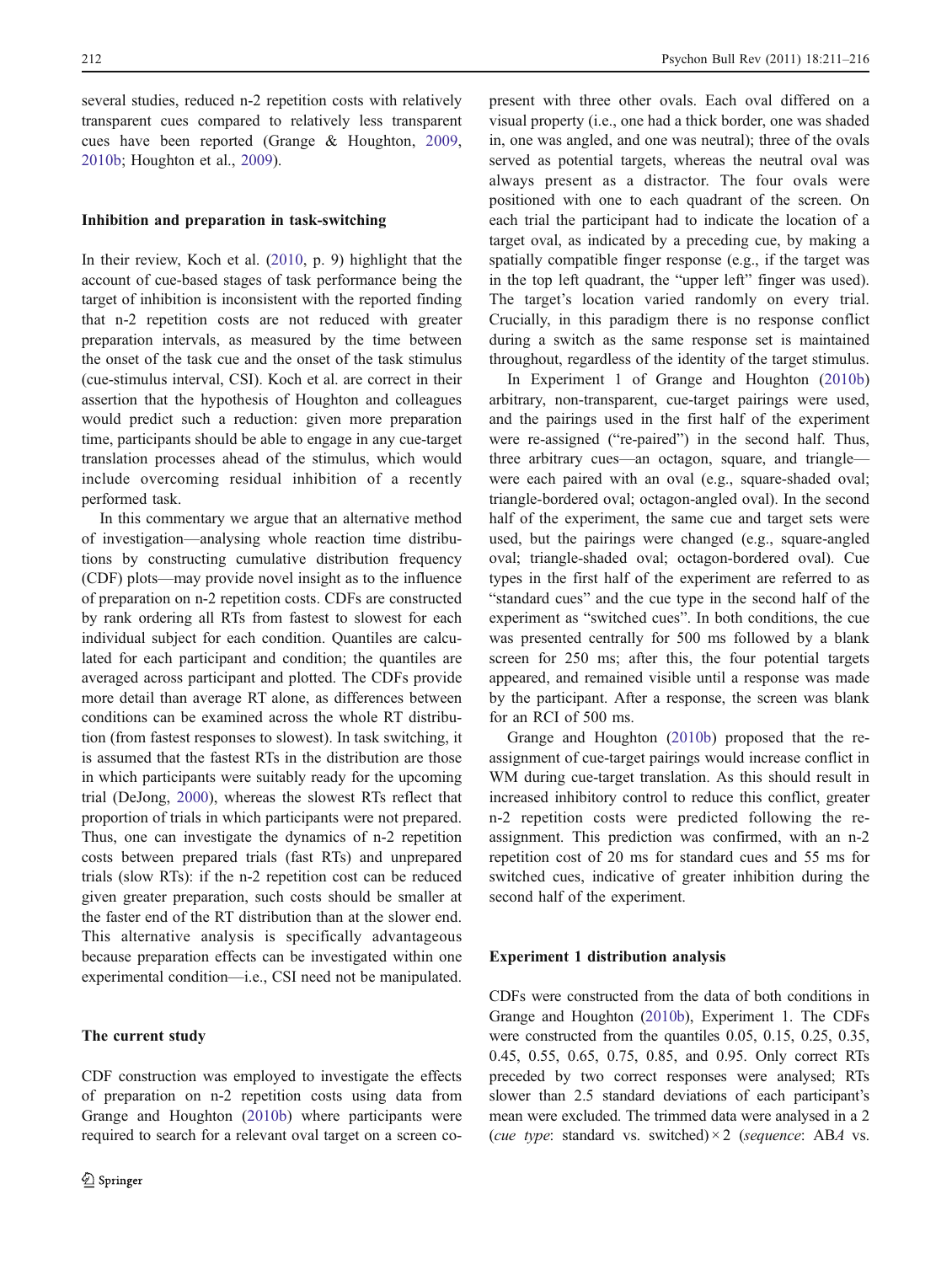<span id="page-2-0"></span> $CBA$ ) × 10 (*quantile*) repeated measures ANOVA. The CDFs of ABA and CBA sequence reaction times for standard and switched cues are shown in Fig. 1a and b.

N-2 repetition costs for both cue types at the fast (prepared) end of the distribution were very small and consistently increased throughout the distribution. For the standard cues, n-2 repetition cost was 6 ms at the 0.05 quantile, consistently increasing to 40 ms at the 0.85 quantile; the n-2 repetition cost reduced to -1 ms at the final quantile. For switched cues, n-2 repetition cost consistently increased from 5 ms at the 0.05 quantile to 123 ms at the 0.95 quantile.



Fig. 1 Cumulative distribution functions of ABA and CBA sequence reaction times from the standard (a) and the switched cue (b) conditions of Experiment 1 in Grange and Houghton [\(2010b](#page-5-0)). N-2 repetition costs are calculated by subtracting CBA RTs from ABA RTs

These observations were confirmed in a significant interaction of quantile on sequence  $[F(9,279) = 6.75, p < .001,$  $\eta_p^2$  = .18] due to a significant linear trend [ $F(1,31)$  = 16.12,  $p < .001$ ,  $\eta_p^2 = .34$ , confirming the increase in n-2 repetition cost towards the slower end of the distributions.

The three-way interaction was significant  $[F(9,279) = 5.68]$  $p < .001$ ,  $\eta_p^2 = .16$ ] due to a difference of the linear trends between cue types  $[F(1,31) = 11.07, p < .01, \eta_p^2 = .26]$ . The three-way interaction was investigated by performing separate two-way ANOVAs—one for each cue type—with the factors sequence and quantile. For the standard cues, the quantile by sequence interaction did not reach significance  $[F]$  $(2.44, 75.75) = 1.91, p = .15,$  Greenhouse-Geisser correction]; it reached significance for the switched cues  $[F(9,279) = 9.67, p < .001, \eta_p^2 = .24]$  due to a significant linear trend  $[F(1,31) = 20.28, p < .001, \eta_p^2 = .40]$ .

The lack of an interaction of quantile on sequence for standard cues appeared to be driven by the lack of n-2 repetition cost at the final quantile. Removal of this quantile from the analysis introduced a significant quantile-bysequence interaction  $[F(2.68, 83.03) = 3.48, p < .05, \eta_p^2 =$ .10] due to a significant linear trend  $[F(1,31) = 7.09, p < .05,$  $\eta_p^2$  = .19]. The reason for this reduction of n-2 repetition cost at the final quantile is unclear; it is possible that at the tail end of the distribution measurements become noisier due to increased variance associated with slower responding. For the purposes of the present exposition, we are more interested in the dynamics of n-2 repetition cost at the faster end of the distribution, which were vastly reduced.

## Discussion

Distributional analysis of Experiment 1 from Grange and Houghton [\(2010b\)](#page-5-0) suggests that n-2 repetition costs can be reduced given sufficient preparation time (i.e., at the faster end of the RT distribution). However, the increase in n-2 repetition cost throughout the RT distribution could be due to a peculiarity of slow responding per se, independent of the degree of preparation. To address this, distributional analysis of Experiment 2 from Grange and Houghton [\(2010b\)](#page-5-0) was performed. This experiment included a condition with nontransparent cue-target pairings (the cues and targets were identical to that in the standard cues from Experiment 1) and one condition where the cue-target pairings were maximally transparent. The maximally transparent condition used the cues from Experiment 1, but now the target display consisted of a square, triangle, and octagon (still with the neutral oval distractor); participants in this condition merely had to find the same shape that was presented as the cue. The matching cues and target condition are referred to as the "related-cue" condition, and the cues and targets used in Experiment 1 as the "unrelated-cue" condition.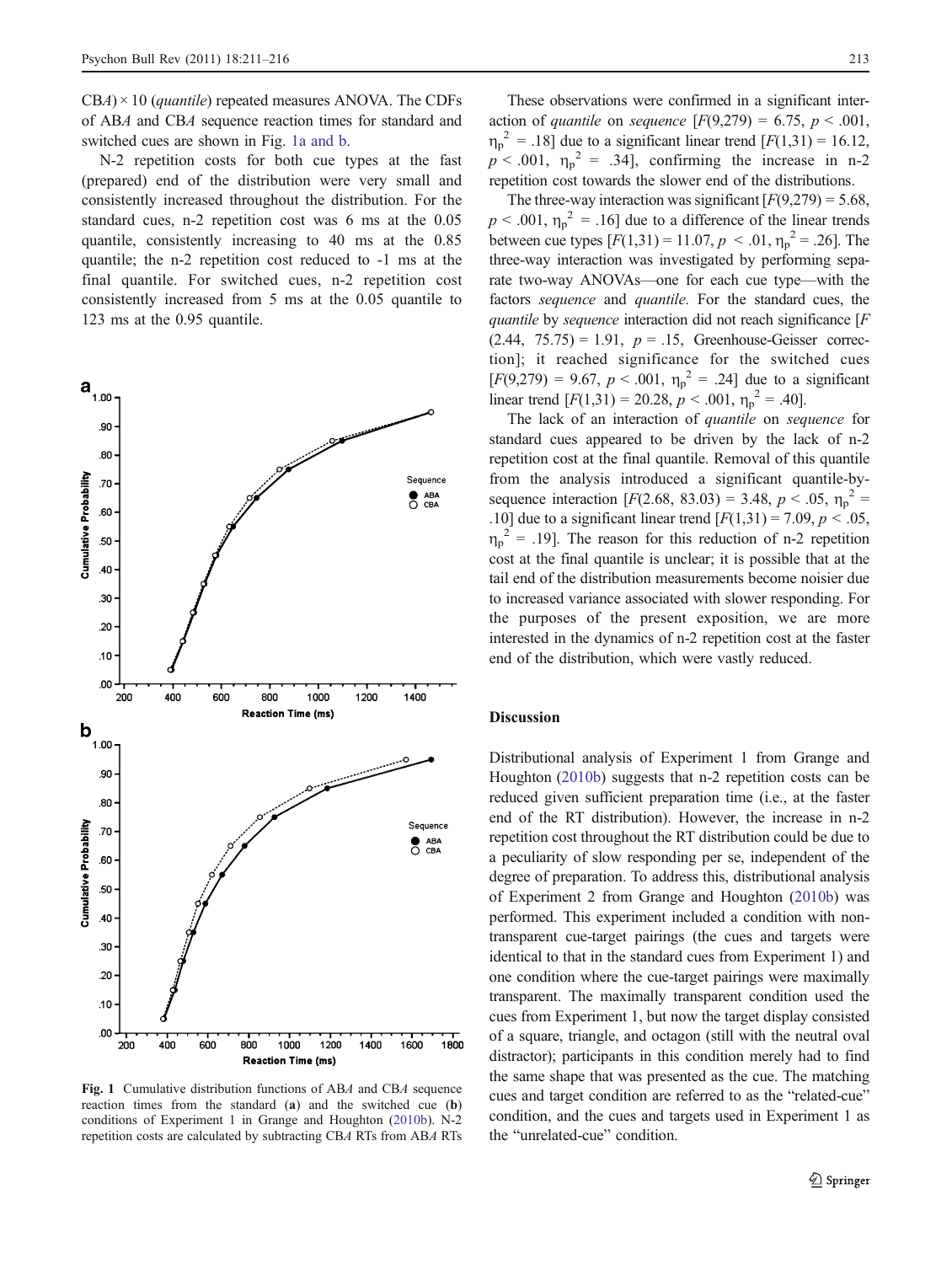In the related-cue condition, little cue-target translation has to be performed in WM as the cue provides the necessary representation directly. Thus Grange and Houghton [\(2010b\)](#page-5-0) predicted no n-2 repetition cost for this condition. The results revealed a significant 26-ms cost for the unrelated cues and a non-significant cost of 3 ms for the related cues.

Analysis of the RT distributions from this experiment provides additional evidence in support of the current proposal: if the increasing n-2 repetition costs found at the slower ends of the RT distribution from Experiment 1 were due to a peculiarity of slow responses per se, such a pattern should be present even in a condition that produces no n-2 repetition cost in mean RT (i.e., related cues). However, if the pattern found for Experiment 1 was due to a reduction of n-2 repetition cost given greater preparation, no n-2 repetition cost should be evident throughout the entire distribution for the related cues.

This analysis also allows us to compare statistically the interaction of quantile on n-2 repetition cost between a condition that produces an n-2 repetition cost (unrelated cues) and a condition that does not (related cues).

#### Experiment 2 distribution analysis

The data trimming was identical to that of Experiment 1. The trimmed data for this experiment were analysed in a 2 (cue type: unrelated vs. related)  $\times$  2 (sequence: ABA vs.  $CBA$ ) × 10 (quantile) repeated measures ANOVA. The CDFs of ABA and CBA sequence reaction times unrelated and related cues are shown in Fig. 2a and b.

For the unrelated cues, there was no n-2 repetition cost at the 0.05 quantile (-1.7 ms), but the cost consistently increased up to 59 ms at the 0.85 quantile; similar to the standard cues in the Experiment 1 analysis, the n-2 repetition cost for the unrelated cues was reduced to 16 ms at the final quantile. For the related cues, the n-2 repetition cost was absent throughout the distribution; the maximum value was at the 0.85 quantile (6 ms).

These observations were supported by a significant threeway interaction  $[F(9,279) = 3.84, p < .05, \eta_p^2 = .11]$  due to a difference of the linear trends between cue types  $[F(1,31)] =$ 4.83,  $p < .05$ ,  $\eta_p^2 = .14$ ]; the cubic trend was also significant for this interaction  $[F(1,31) = 7.59, p < .05, \eta_p^2 = .20]$ 

The three-way interaction was investigated by performing separate two-way ANOVAs—one for each cue type—with the factors sequence and quantile. For the unrelated cues, the interaction of quantile on sequence was significant [F  $(9,279) = 4.38, p < .01, \eta_p^2 = .12$  due to a significant linear  $[F(1,31) = 6.29, p < .05, \eta_p^2 = .17]$  and cubic trend  $[F(1,31) = 6.57, p < .05, \eta_p^2 = .18]$ . The linear trend was driven by an increase in n-2 repetition cost toward the slower end of the distribution; the cubic trend was driven



Fig. 2 Cumulative distribution functions of ABA and CBA sequence reaction times from the unrelated (a) and the related cue (b) conditions of Experiment 2 in Grange and Houghton ([2010a,](#page-5-0) [b\)](#page-5-0)

by a reduction of the n-2 repetition cost at the final quantile (see Fig. 2a).

The interaction of *quantile* on *sequence* for the related cues was not significant  $[F(9,279) < 1]$ ; n-2 repetition costs were absent throughout the entire distribution.

## Discussion

The results from the distributional analysis of Experiment 2 from Grange and Houghton ([2010b\)](#page-5-0) were clear: no n-2 repetition cost was apparent throughout the RT distribution for the related cues. Therefore, the increase of the n-2 repetition cost throughout the distribution found in Exper-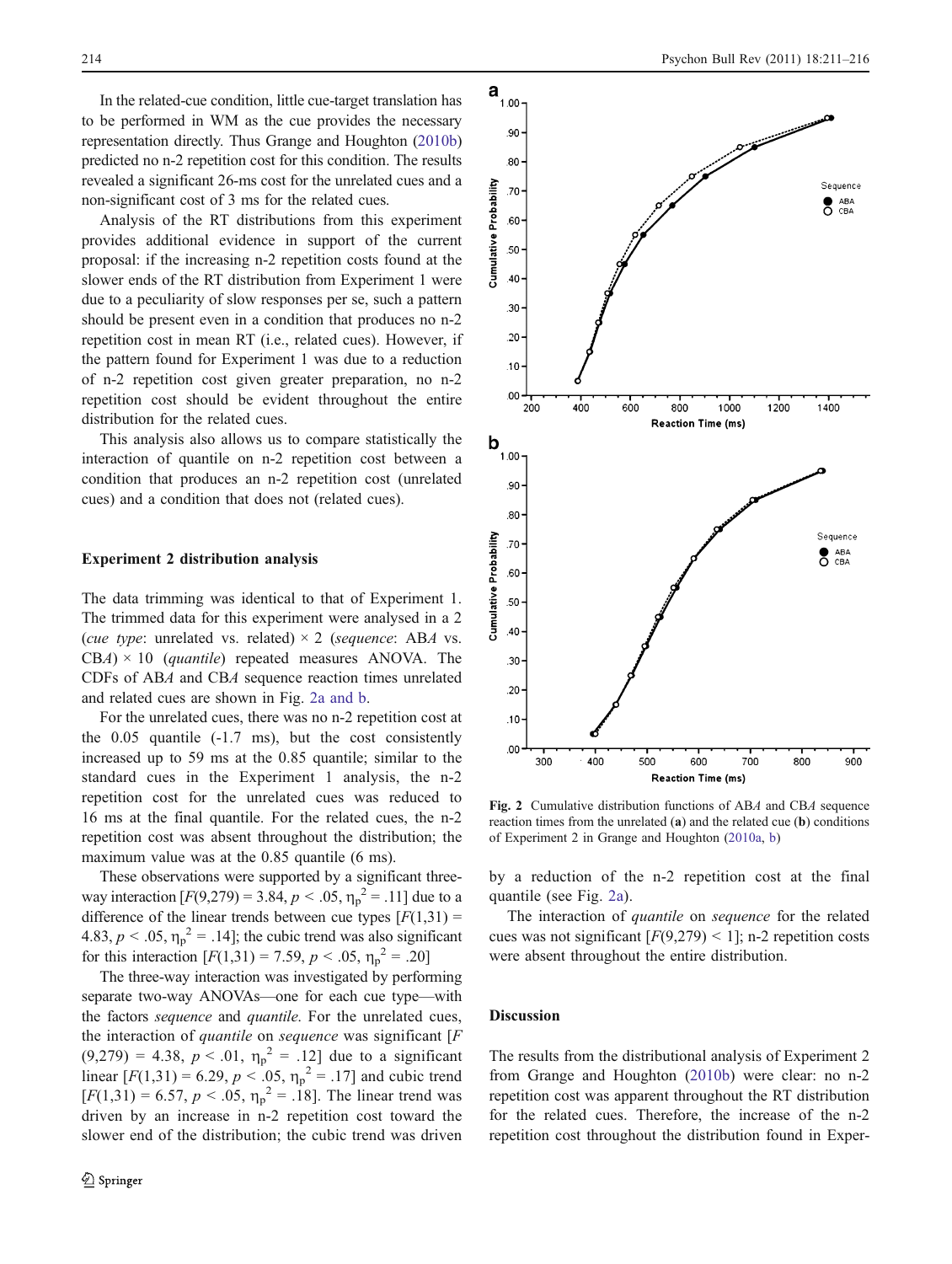<span id="page-4-0"></span>Table 1 Error rates (%) and mean (M) reaction time in milliseconds (ms) for error and correct responses across n-2 repetitions and n-2 switches for two experiments from Grange & Houghton ([2010b\)](#page-5-0). Standard errors are in parentheses

|                |           | Sequence       |            |               |            |            |               |
|----------------|-----------|----------------|------------|---------------|------------|------------|---------------|
|                |           | N-2 repetition |            |               | N-2 switch |            |               |
| Experiment     | Cue type  | %Error         | M(Error)   | $M$ (Correct) | %Error     | M(Error)   | $M$ (Correct) |
|                | Standard  | $3.3\%$        | 1,074(109) | 797 (45)      | $3.2\%$    | 1,027(101) | 771 (45)      |
|                | Switched  | 3.8%           | 1,105(116) | 849 (50)      | $4.2\%$    | 1,078(107) | 801 (48)      |
| $\overline{2}$ | Related   | 2.3%           | 782 (55)   | 587 (18)      | $2.4\%$    | 837 (70)   | 587 (18)      |
|                | Unrelated | $3.9\%$        | 915 (68)   | 789 (33)      | $3.2\%$    | 1,032(108) | 748 (31)      |

iment 1 cannot be due to a peculiarity of slow responding per se. For the unrelated cues, the finding from Experiment 1 was replicated, with no n-2 repetition cost toward the faster end of the RT distribution.

### General discussion

By analysing RT distributions from two experiments that produce varied sizes of n-2 repetition costs, novel evidence that inhibition can be overcome given sufficient preparation has been provided. N-2 repetition cost at the faster end of the distribution was consistently smaller than at the slower end; this pattern of results cannot be explained by an effect of general slowing (see the related cues from Experiment 2), and the effect varies with the mean magnitude of the n-2 repetition cost (i.e., the three-way interaction in Experiment 1).

The finding of variation in the n-2 repetition cost across the RT distribution reported here stands against the finding of Schneider and Verbruggen [\(2008](#page-5-0)) who reported consistent n-2 repetition costs across the whole distribution in their multiple-mapping condition (triangular data points in their Fig. [1](#page-2-0)). Unlike the results reported here, the linear trend for the interaction of quantile on sequence was not significant in their study.<sup>1</sup> However, differences between paradigms may explain the discrepant results. For example, their paradigm has considerable inter-trial conflict centred on response processes, raising the possibility that n-2 repetition costs in such paradigms are—despite the arguments presented in this commentary—impervious to cuebased preparation effects (but see Karayanidis, Jamadar, Ruge, Phillips, Heathcote, & Forstmann, [2010\)](#page-5-0). This possibility predicts that CDFs of the data from Koch's laboratory may also show no effect of preparation, as intertrial conflict in their studies is consistently centred on response processes. Conversely, any paradigm where conflict is centred on cue processing may produce the same CDF results as reported in this article. Further work comparing RT distributions between different paradigms will be an important step forward in addressing this issue.

Are faster RTs due to preparation?

Not all authors agree with the assertion that fast responses are indicative of full task preparation. Originally, DeJong [\(2000](#page-5-0)) argued that participants fail to prepare for a task on some trials leading to slower RTs; however, when they responded quickly, their preparation was full. In contrast, Lien, Ruthruff, Remington, and Johnston ([2005\)](#page-5-0) argued that task preparation always occurs, but is only partial, or as they put it, participants prepare some of the task all of the time, rather than all of the task some of the time.

In particular, Lien et al. ([2005\)](#page-5-0) suggest that this partial preparation involves the activation of a component of the stimulus response (SR) mapping. For example, if the task on a given trial is to judge whether a presented shape is red or green, and the SR mapping is a left key press for "Red" and a right key press for "Green", participants can prepare for the left key press "Red" when presented with the cue for the colour task. On those proportion of trials in which the stimulus is indeed red, the participants response will be speeded compared to when the stimulus is actually green. This partial preparation thus pays off on a proportion of trials leading to faster responding when the stimulus is congruent with the partially prepared response.

By this notion, the RT differences reported here could reflect partial—but consistent—preparation of a component of the task. The present data can neither support nor refute this idea, but we would argue that such "preemptive guessing" is unlikely to be employed in these studies. In the target-detection paradigm (employed here), participants cannot prepare a partial SR mapping, as the mappings are not fixed (target location is random). Furthermore, when four responses are used (as opposed to two), preparing to make one of the possible responses is counterproductive, as on most trials the wrong response will be selected. However, even if the present results were to reflect such strategies, this does not contradict the idea that preparation can affect n-2 repetition costs. Rather, it supports the view that some aspect of the preparatory process affects these costs, an effect not anticipated by extant null interactions of CSI with task sequence. Even if participants prepare some of

<sup>&</sup>lt;sup>1</sup> We thank Darryl Schneider for providing the data for this experiment.